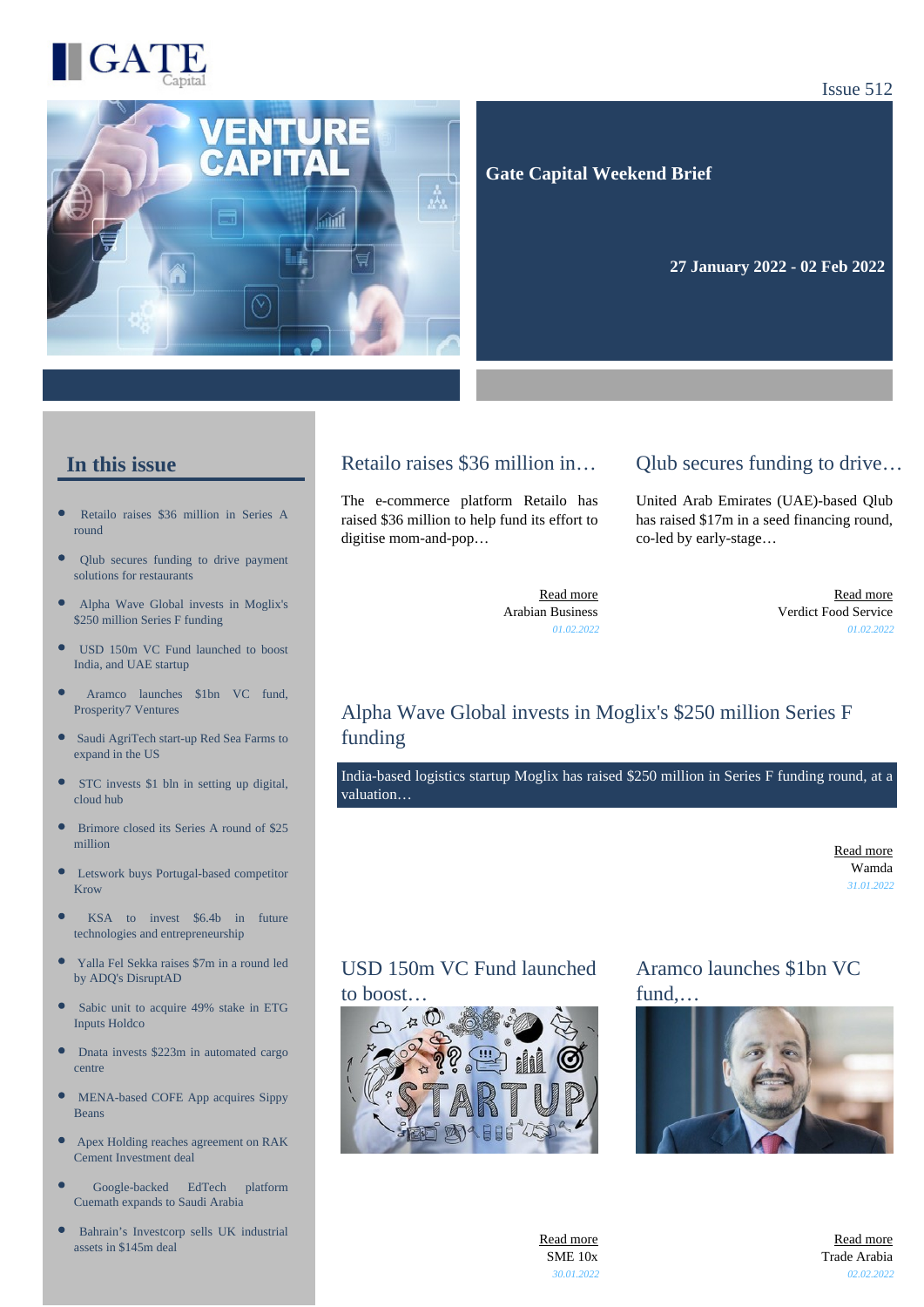#### Saudi AgriTech start-up Red Sea Farms to…

 Red Sea Farms, which is backed by investors from Saudi Arabia and the UAE, is expanding into the US through its new agriculture technology that tackles food security problems by helping countries to grow crops in areas with scarce water resources.

> [Read more](https://gatecapital.net/back_office/newsletters/tracking/5634/654) The National *31.01.2022*

## STC invests \$1 bln in setting up digital,…

 STC announced today, Feb. 2, investing \$1 billion (SAR 3.75 billion) in establishing a cloud and digital hub for the MENA region.

#### Brimore closed its Series A round of \$25…

 Brimore, a Cairo-based social e-commerce platform connecting suppliers to community sellers, closed its Series A round of \$25 million. The funding round was led by the World Bank's International Finance Corporation and early-stage investment venture capital company Endure Capital.

 [Read more](https://gatecapital.net/back_office/newsletters/tracking/5643/654) Argaam *01.02.2022*

 [Read more](https://gatecapital.net/back_office/newsletters/tracking/5635/654) The National *31.01.2022*

#### Letswork buys Portugal-based competitor…

 Middle East's largest co-working platform, Letswork has agreed to buy its Portugalbased competitor, Krow, marking its first step into the European market.

#### KSA to invest \$6.4b in future technologies…

 Saudi Arabia will invest \$6.4 billion (Dh23.5 billion) in future technologies and entrepreneurship to accelerate its digital transformation and boost its digital economy.

## Yalla Fel Sekka raises \$7m in a round led…

 Egyptian technology and logistics start-up Yalla Fel Sekka (YFS) raised \$7 million in its latest funding round led by DisruptAD, the venture capital platform of Abu Dhabi's holding company ADQ.

 [Read more](https://gatecapital.net/back_office/newsletters/tracking/5642/654) GCC Business *02.02.2022*

 [Read more](https://gatecapital.net/back_office/newsletters/tracking/5644/654) Gulf News *02.02.2022*

 [Read more](https://gatecapital.net/back_office/newsletters/tracking/5641/654) The National *02.02.2022*

## Sabic unit to acquire 49% stake in ETG Inputs…

 Sabic Agri-Nutrients Company, a public joint-stock company owned 50.1% by Sabic, has signed a share purchase agreement with the ETC Group (ETG) to acquire a 49% stake in the ETG Inputs Holdco Limited (EIHL) for \$320 million.

## Dnata invests \$223m in automated cargo centre

 Dnata, the airlines services arm of Emirates airlines, will invest €200 million (\$223m) in a fully automated cargo centre at Amsterdam's Schiphol airport amid a continued boom in the global air freight market.

## MENA-based COFE App acquires Sippy Beans

 MENA-based COFE App, the leading online coffee marketplace in the region, today announced its acquisition of Sippy LTD ("Sippy Beans"). Sippy Beans, founded by Rafi Dikranian, Zouheir Fathallah, and Shehzeen Jamil, is best known for its focus on specialty coffee via an e-commerce platform and mobile application.

 [Read more](https://gatecapital.net/back_office/newsletters/tracking/5637/654) Trade Arabia *30.01.2022*

 [Read more](https://gatecapital.net/back_office/newsletters/tracking/5636/654) The National *31.01.2022*

 [Read more](https://gatecapital.net/back_office/newsletters/tracking/5631/654) Magnitt *31.01.2022*